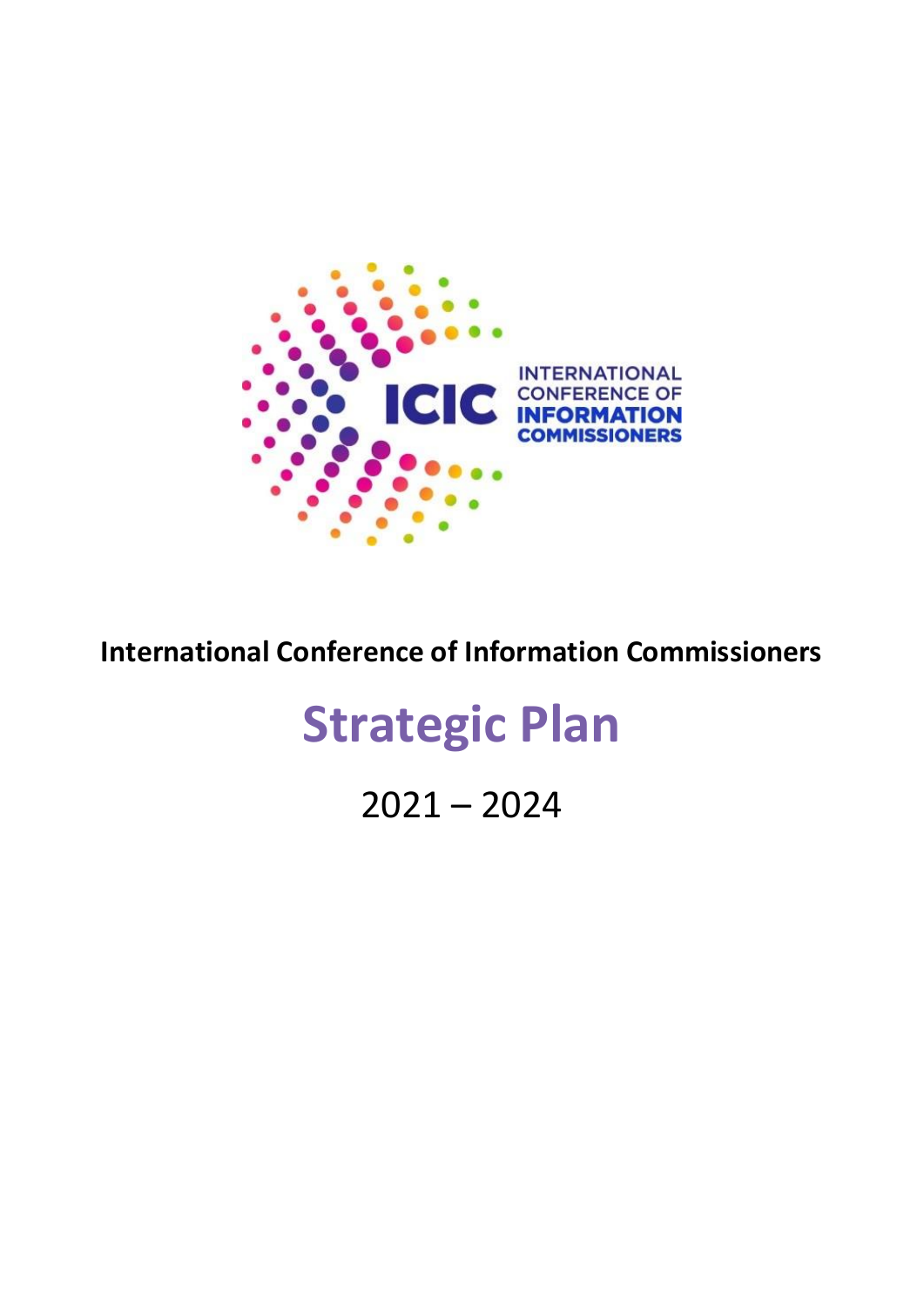# **Introduction**

The Vision and Mission of the International Conference of Information Commissioners (ICIC) are as set out in the [ICIC Johannesburg Charter](https://www.informationcommissioners.org/the-icic-johannesburg-charter). The Johannesburg Charter also sets out the ICIC's Goals ("the Charter Goals").

The following priorities form a Strategic Plan to support the ICIC meeting its Charter Goals for 2021 – 2024.

# **PRIORITY 1: Build the ICIC's capacity and capability to carry out its mission and vision**

# **Related Charter Goals**:

- **e.** Develop the capacity of the ICIC.
- **f.** Help to develop the capacity of its registered members and increase membership.

# **Success measures** may include:

- o Governance structures and provisions have been developed, e.g.:
	- Host application process
	- Observer status process
- o Decision-making processes are fully documented and transparent.

# **PRIORITY 2: Widen membership**

# **Related Charter Goals**:

**f.** Help to develop the capacity of its registered members and increase membership.

## **Success measures** may include:

- $\circ$  A membership approval process has been implemented which recognises the value of inclusivity and diversity within the ICIC.
- o Membership applications are received and processed in line with the membership approval process.
- o Advice is provided to unsuccessful applicants.
- $\circ$  Observer status is permitted for non-members who may wish to apply for membership at a later date
- o The membership application process has been evaluated and, if necessary, amended.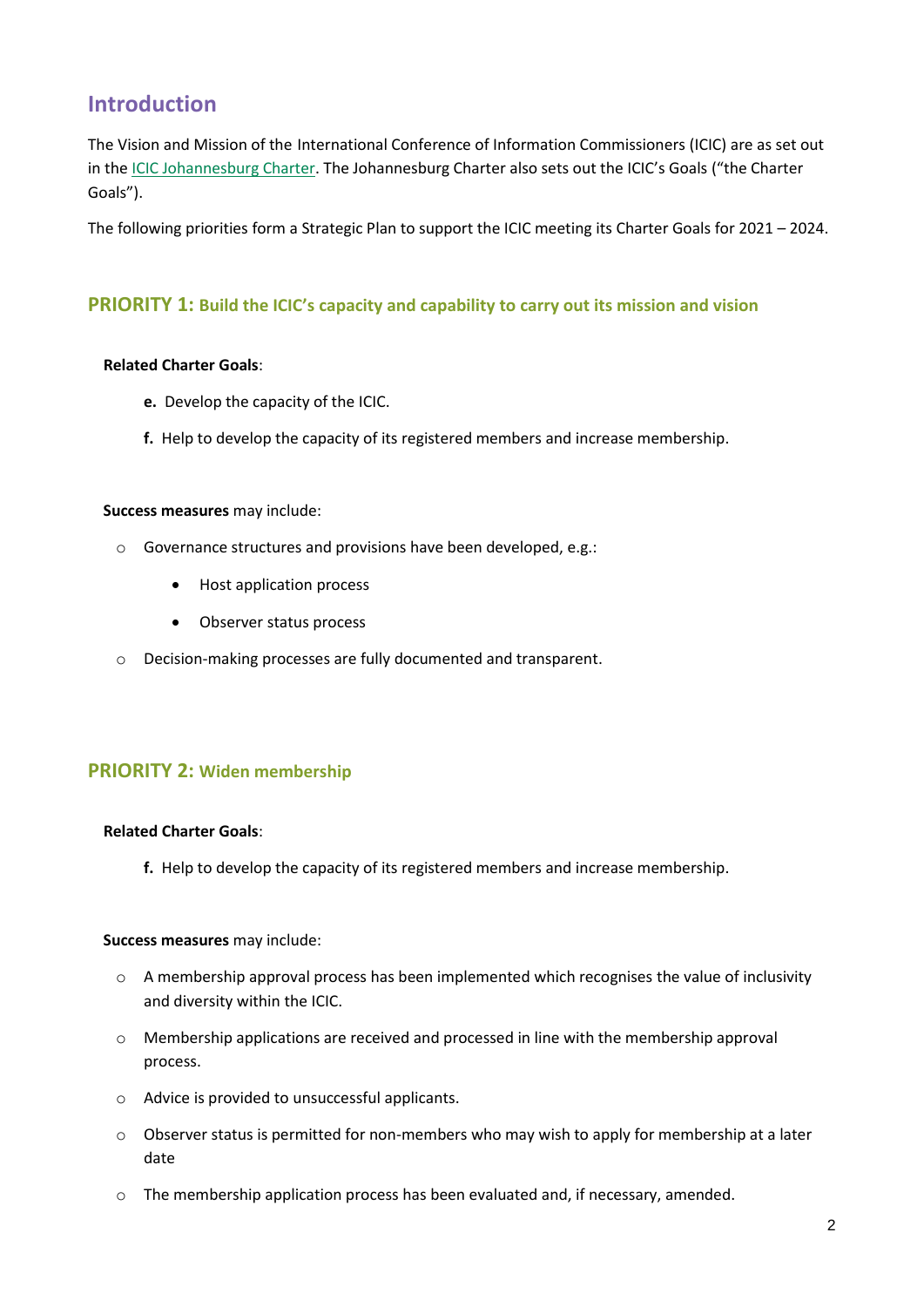# **PRIORITY 3: Investigate options to develop financial sustainability**

#### **Related Charter Goals**:

- **d.** Undertake and support research on issues integral to access to public information.
- **e.** Develop the capacity of the ICIC.

**h.** Act as a collective voice in the international community to raise awareness of issues that impact upon access to public information.

**i.** Promote the development and adoption of international standards in access to public information in all regions across the world, including the establishment of independent oversight bodies.

#### **Success measures** may include:

- o A strategy for securing financial sustainability and growth of ICIC has been developed.
- o Potential partner organisations have been identified.
- o Options for external funding and joint ventures with partner organisations have been explored.

# **PRIORITY 4: Demonstrate global leadership in access to public information rights**

# **Related Charter Goals**:

**h.** Act as a collective voice in the international community to raise awareness of issues that impact upon access to public information.

#### **Success measures** may include:

- o Resolutions are passed which raise awareness of issues that impact upon access to public information and promote progress towards achievement of the Sustainable Development Goals.
- $\circ$  ICIC operates as an open and transparent organisation and makes information about its decisionmaking processes, governance structures, strategies and resolutions etc available from the ICIC website.